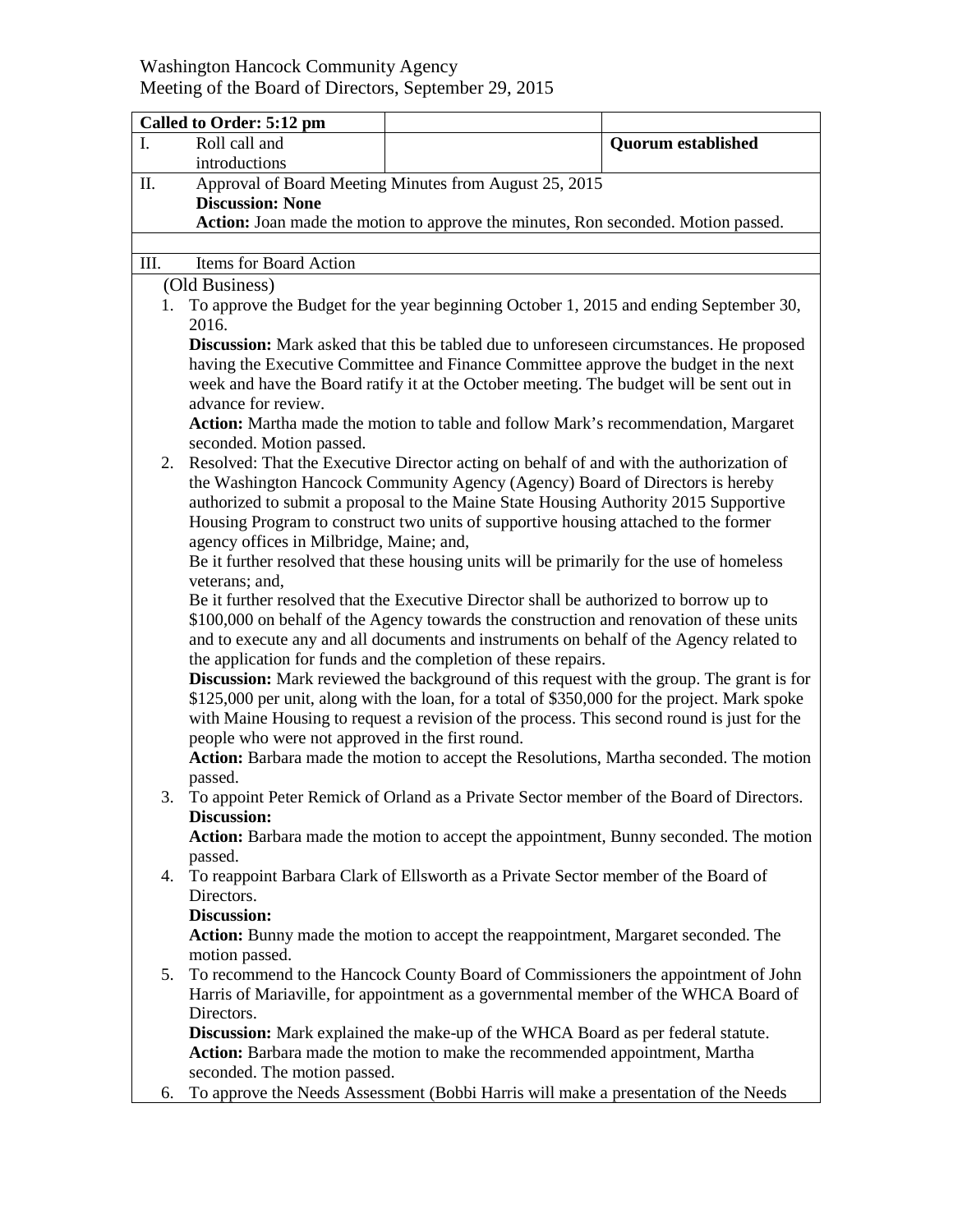|     | Assessment).<br><b>Discussion:</b> Bobbi pointed out some highlights of the survey. Transportation is a large<br>issue for all aspects of daily living needs; home ownership in Washington County is<br>higher than in Hancock County; the need for safe, affordable housing for low-income and<br>senior citizens; Washington County has the highest level of poverty in the state; poverty is<br>decreasing in Washington County and increasing in Hancock County.<br>Action: Martha made the motion to approve the Needs Assessment, Bunny seconded. The<br>motion passed.<br>7. Other Business/Adjustments to the Agenda.<br><b>Discussion: None</b><br><b>Action: None</b>                                                                                  |
|-----|------------------------------------------------------------------------------------------------------------------------------------------------------------------------------------------------------------------------------------------------------------------------------------------------------------------------------------------------------------------------------------------------------------------------------------------------------------------------------------------------------------------------------------------------------------------------------------------------------------------------------------------------------------------------------------------------------------------------------------------------------------------|
| IV. | Reports                                                                                                                                                                                                                                                                                                                                                                                                                                                                                                                                                                                                                                                                                                                                                          |
|     | 1. Executive Directors Report – Mark Green – We learned in mid-September that<br>the USDA commodities program had been transferred from the CAPs to Good<br>Shepherd Food Bank, severing a connection between the CAPs and the food<br>banks. It is a small amount of funding, but the connection is large. A group from<br>the CAPs will be meeting with the Secretary of Agriculture next week. Nobody<br>knew about this until about a week before it happened. We will figure out a way<br>to maintain the connection. Good Shepherd is changing their method of<br>distribution to online ordering by weight, with no choice in what they ship to the<br>pantries. We don't know how the process will change or how it will impact the<br>smaller pantries. |
|     | Tom Stewart, who is the Financial Coach whom we provide with space and<br>support, will be leaving the position tomorrow. We are hopeful that the position<br>will be refilled soon.                                                                                                                                                                                                                                                                                                                                                                                                                                                                                                                                                                             |
|     | The Boston Foundation has asked for a proposal for the next four years. They<br>have provided funding for THAW and IWW. We are hoping to have other<br>program support come through this grant. Mark and Joe will be putting the<br>proposal together. The donor has been Washington County specific over the<br>course of their support.                                                                                                                                                                                                                                                                                                                                                                                                                        |
|     | Bobbi, Joe, and Mark are meeting with the CF Adams Trust tomorrow at the<br>Maine Seacoast Mission to discuss collaboration efforts for further funding and<br>projects. We are thinking about a partnership where we would identify houses<br>needing improvements for weatherization services, Maine Seacoast Mission<br>would go in and make the improvements, and we would return to perform the<br>weatherization.                                                                                                                                                                                                                                                                                                                                          |
| 2.  | Reminder of the Annual Meeting on October 27, 2015 at 5 pm in Milbridge at Big<br>Cats Catering (formerly The Pines). The Business Meeting will occur at 4 pm,<br>location to be announced.<br>Finance Directors Report – Mark Green – Our deficit has increased, but keep in<br>mind that \$44K is HHG bad debt. There is about the same amount remaining;<br>Mark and Kevin will discuss whether it will be on the current fiscal year or next<br>fiscal year. Two areas we are still struggling are Friendship Cottage and HHG, but                                                                                                                                                                                                                           |